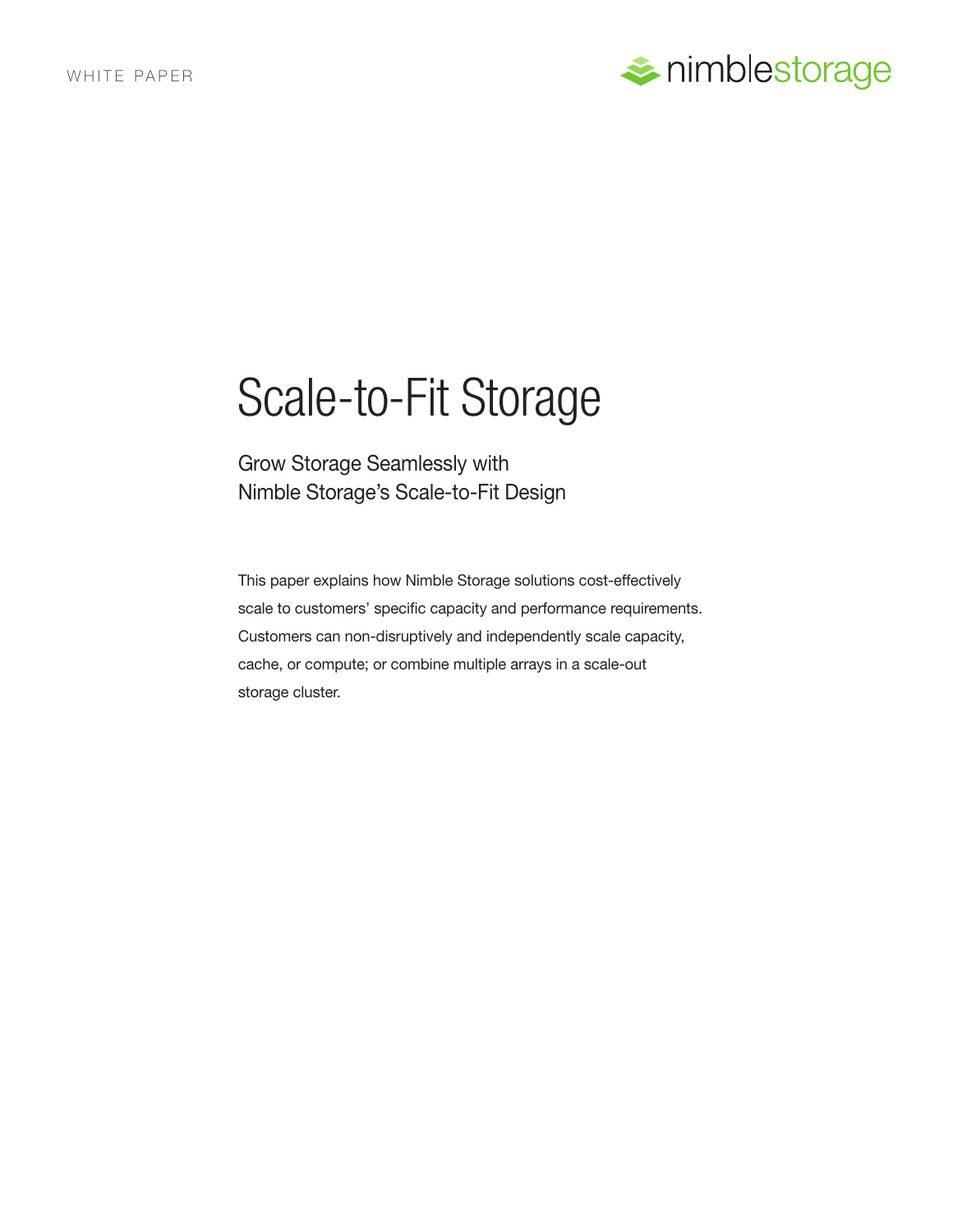Matching storage infrastructure to application requirements is an ongoing challenge. Data growth continues to accelerate and new applications are launched to support the needs of the enterprise. What can IT do when Microsoft® Exchange™ users ask for larger email boxes or when virtual desktop users complain about slow response?

With traditional storage solutions, IT often must choose between maximizing capacity or optimizing for performance. As needs change, it can be both disruptive and expensive to scale capacity and performance. In many cases, the only options are either to embark on a forklift upgrade to a higher-capacity, higher-performance storage solution, or to deploy a separate storage silo for a given application or data set. In some cases, it may be possible to expand an existing array, but it isn't cost effective to do so because the vendor charges additional software licensing fees for increasing the storage capacity.

In contrast, Nimble Storage's scale-to-fit design enables customers to buy what they need, when they need it. Customers can scale storage capacity, performance, or both affordably and seamlessly—with no planned downtime. There's no need to rip and replace anything, no new silos to manage—just a seamless growth path that fully protects a customer's existing storage investment and makes it easy to address changing storage requirements.

## Scale Capacity

Scaling storage capacity in a Nimble Storage array is as easy as adding external disk shelves. Each shelf includes HDDs and an SSD for costeffective storage delivering high throughput. IT can extend each Nimble Storage array with up to three external disk shelves, mixing and matching shelves of different capacities as needs require.

Whether to support growing SharePoint workloads or larger Exchange mailboxes, Nimble Storage customers can add disk shelves nondisruptively. In addition, IT can manage the entire Nimble Storage array—including the added capacity—from a single console, using Nimble Storages intuitive management console.

## Scale Up Performance

Storage has a big impact on application performance. If storage performance is suffering, it can degrade the response times of database queries, virtual desktop infrastructure (VDI), and other demanding applications. Scaling storage performance requires boosting the number of I/O operations per second (IOPS) that the system can perform while keeping read and write latencies low.

Nimble Storage offers customers two means of scaling up storage performance. Performance can be boosted by upgrading compute power, or by increasing the amount of cache memory.

Compute power can be easily increased by upgrading a CS-Series array with a more powerful controller. This additional processing can be used to scale the performance of existing workloads or to accommodate new workloads. In addition, IT can boost storage performance by upgrading the amount of flash on the array using additional SSDs. Increasing the cache allows for larger amounts of active data to be served up immediately, boosting end user response times. Both controller and SSD upgrades can be done without any scheduled downtime.



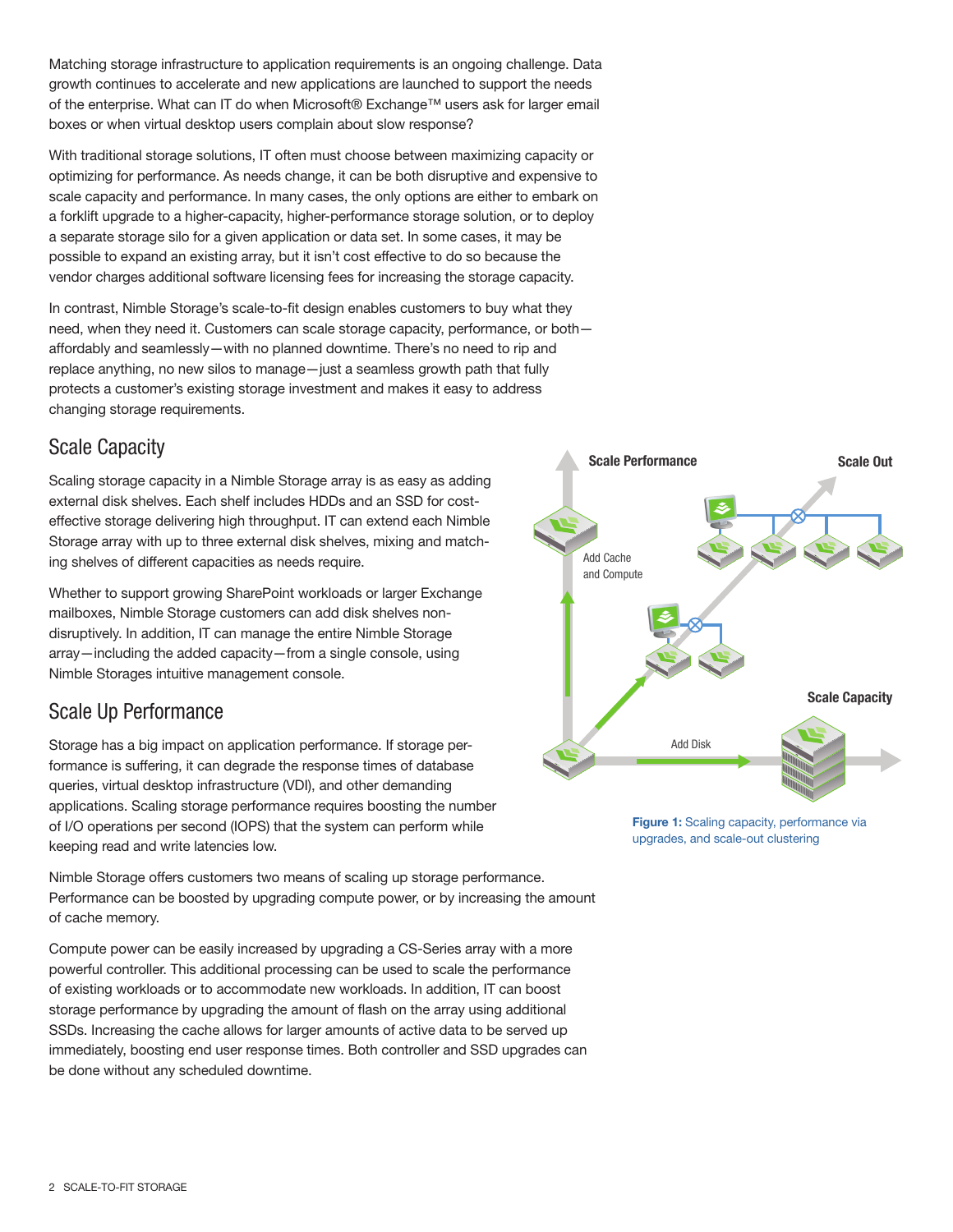# Scale Out Seamlessly. Manage Simply.

A storage cluster is ideal for customers supporting demanding enterprise workloads, and looking to consolidate storage resources for greater operational efficiency.

With Nimble Storage, performance and/or capacity can be expanded beyond a single array. As many as four Nimble arrays can be clustered and managed as a single storage entity. Scale-out clusters can include any combination of Nimble CS-Series arrays; and individual components, like arrays, disk expansion shelves, or all-flash expansion shelves can be added or removed as needed. Nimble allows for all storage resources to scale seamlessly, allowing organizations to meet the ever-changing needs of their critical applications without disruption.

Nimble Storage's scale-out architecture enables tremendous simplicity across all of the processes involved with configuring and managing scale-out storage. In grouping together multiple Nimble Storage arrays, no special networking configuration is necessary; Nimble Storage host tools also automatically configure and manage host connections and paths to data, creating a direct parallel access to data on the storage group. This simplifies IT's job and eliminates the overhead of manual connection setup to individual arrays. Indirect parallel access to the hosts

| imblestorage                                                                                                                                                                  |                     |               |               |        | You are logged into: x-men Logout<br>Events Administration - |        |
|-------------------------------------------------------------------------------------------------------------------------------------------------------------------------------|---------------------|---------------|---------------|--------|--------------------------------------------------------------|--------|
|                                                                                                                                                                               |                     | Home Manage - | Monitor -     |        |                                                              | Help - |
| Network Configuration                                                                                                                                                         |                     |               |               |        |                                                              |        |
| Active Configuration                                                                                                                                                          |                     |               |               |        |                                                              |        |
| Active Configuration                                                                                                                                                          |                     |               |               |        |                                                              |        |
|                                                                                                                                                                               |                     |               |               |        |                                                              |        |
| Group Settings<br>cyclops<br>w olverine<br>phoenix                                                                                                                            |                     |               |               |        |                                                              |        |
| <b>MANAGEMENT &amp; DISCOVERY</b>                                                                                                                                             |                     |               |               |        |                                                              |        |
| Group Management IP                                                                                                                                                           | <b>IP</b> Address   | Subnet Mask   |               |        |                                                              |        |
| Used for the Web UI, CLI and replication. Resides<br>on management subnet and floats across all "Mgmt<br>only" and "Mgmt + Data" interfaces on that subnet.                   |                     |               |               |        |                                                              |        |
| <b>iSCSI</b> Discovery IP                                                                                                                                                     | <b>IP Address</b>   | Subnet Mask   |               |        |                                                              |        |
| Used to discover iSCSI targets on the array.                                                                                                                                  |                     |               |               |        |                                                              |        |
| Separate iSCSI and cluster traffic                                                                                                                                            |                     |               |               |        |                                                              |        |
| Use the checkboxes to determine the<br>subnets on which iSCSI traffic and cluster<br>traffic should be allowed. At least one<br>checkbox must be selected for each<br>subnet. |                     |               |               |        |                                                              |        |
| <b>iSCSI Host Connection Method</b>                                                                                                                                           |                     |               |               |        |                                                              |        |
| C Manual <b>El</b>                                                                                                                                                            |                     |               |               |        |                                                              |        |
| G Automatic <b>El</b>                                                                                                                                                         |                     |               |               |        |                                                              |        |
| <b>V</b> Enable rebalancing <b>ED</b>                                                                                                                                         |                     |               |               |        |                                                              |        |
| <b>ROUTES</b>                                                                                                                                                                 |                     |               |               |        |                                                              |        |
|                                                                                                                                                                               |                     |               |               |        |                                                              |        |
| Default Gateway                                                                                                                                                               |                     |               |               |        |                                                              |        |
| <b>Subnet Address</b><br><b>Routes</b><br>Add Route                                                                                                                           | Subnet Mask Gateway |               |               |        |                                                              |        |
|                                                                                                                                                                               |                     |               | Save as Draft | Cancel |                                                              |        |
|                                                                                                                                                                               | Apply               |               |               |        |                                                              |        |

is automatically configured to direct reads and writes to the correct array, avoiding any forwarding. For this method of access, the hosts run the Nimble Connection Manager for Windows™ or PSP plug-in for VMware® vSphere™.

Nimble Storage's scale-out architecture also supports two additional types of host connections. The first is single-point access connections, in which a selected array forwards non-local reads and writes to the correct array on behalf of the host. And the other is parallel access, in which each array in a group forwards non-local reads and writes to the appropriate array. Hosts require no change for either single-point or parallel access.

## Continuous Operations

A Nimble Storage scale-out array group can be logically divided into pools of storage. Individual arrays are the building blocks of storage pools; that is, a pool consists of one or more arrays across which data is striped. IT can automatically migrate volumes between different pools in a group without any disruption to active workloads. This eliminates down time for users when maintenance or other management tasks would otherwise require a standalone array be taken offline.

IT can easily expand or shrink storage pools. For example, if a new array is added to a group, it can either be set up as a separate pool or used to seamlessly expand an existing pool. Nimble Storage automatically rebalances data across pools as they grow or shrink, maximizing the utilization of common resources such as network connectivity. Similarly, if IT adds a disk shelf to an array in a storage group, the added capacity will be trigger transparent rebalancing across the pool to which the array belongs with no disruption to applications or users.

**Figure 2:** Easy configuration of network settings for the entire storage cluster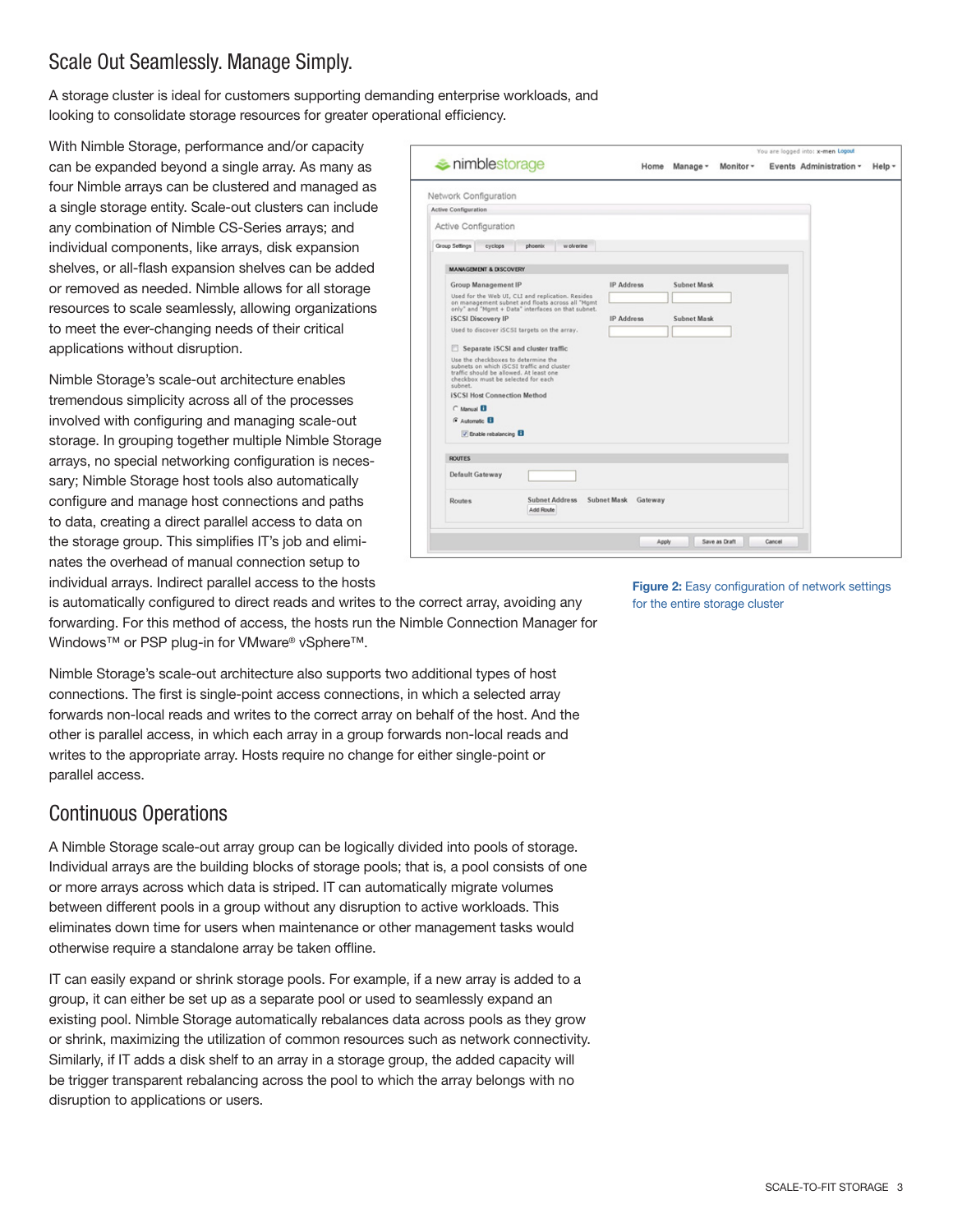## Simplified Management

All of the Nimble Storage infrastructure, including scale-out groups, can be managed from the Nimble Storage management console. With its intuitive interface, templates and automation, IT can perform all tasks for a scale-out storage group from one pane, as if it were a single storage entity.

Such tasks include:

- Adding or removing an array
- Creating and managing individual pools and volumes
- Getting status information
- **Generating capacity and performance reports**

In addition, all operational tasks can be done non-disruptively, including adding/removing an array, upgrading a controller, expanding or shrinking a pool, migrating a volume, and other tasks.

| Arrays             |                              |              |         |                                          |             |                                                        |                                                        |
|--------------------|------------------------------|--------------|---------|------------------------------------------|-------------|--------------------------------------------------------|--------------------------------------------------------|
| Add Array to Group |                              |              |         |                                          |             | Array: 3 Total Capacity: 0 B Total Used: 0 B Free: 0 B |                                                        |
| Group              | <b>Total Hardware Events</b> | IOPS*        |         | <b>MB/sec*</b> Total Capacity Total Used |             | <b>Storage Pools (Total)</b>                           |                                                        |
| x-men Edit         | None                         | 2            | 0       | Unknown                                  | Unknown     |                                                        |                                                        |
| Array              | <b>Hardware Events</b>       | IOPS*        |         | <b>MB/sec* Capacity</b>                  | <b>Used</b> | <b>Storage Pool</b>                                    | Free<br>default<br>default-x3<br><b>Capacity Usage</b> |
| cyclops            | None                         | $^{\circ}$   | 0       | 39.46 GB                                 | 573.37 MB   | default                                                |                                                        |
| phoenix            | None                         | $\mathbf{2}$ | $\circ$ | 39,46 GB                                 | 696.32 MB   | default                                                |                                                        |
| wolverine          | None                         | o            | o       | 39.46 GB                                 | 0B          | default-x3                                             |                                                        |

#### **Figure 3:** Intuitive, single pane-of-glass management for the entire scale-out group

# Linear Performance Scaling

As nodes are added to a scale-out storage cluster, performance scales in a linear fashion. This is a function of the dynamic load balancing performed on the host side, which ensures that read and write operations are directed to the appropriate array in the group. Data is finely striped across nodes, allowing applications to fully leverage the collective hardware resources of the group.

## Easy Data Replication

Nimble Storage's scale-out architecture supports remote replication of individual volumes, which gives IT granular control over which data to replicate. For example, in a VDI deployment, IT can opt to replicate user data only, since desktops can be easily recreated. Customers benefit from easy, affordable disaster recovery that is ideal for specific applications.



**Figure 4:** Scale-out supports remote replication of volumes